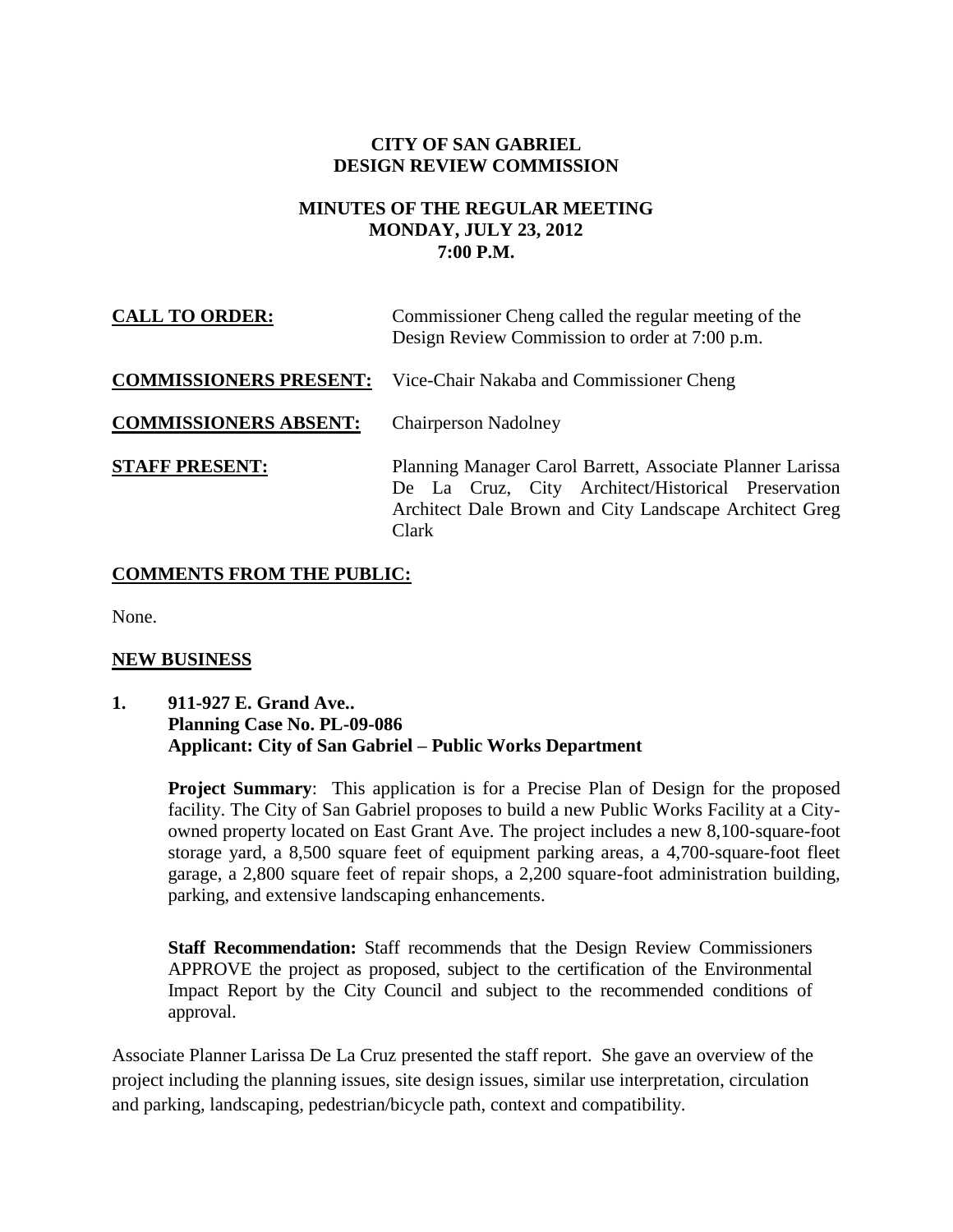City Architect/Historical Preservation Architect Dale Brown provided his design comments including the overall balance, rhythm, integrity, detail and substance. He also stated that he, the planning staff and the project design team worked together to come up with an appropriate and cohesive scheme that works well with the service/institutional function of the proposed building.

City Landscape Architect Greg Clark provided his comments on landscaping, particularly on drought-tolerant plants that have no or low-maintenance. He also stated that these plants around the facility will pose as an educational facility for the residents as well to study about droughttolerant plants that they could use for their neighborhood.

Vice-Chair Nakaba inquired about the rendering on the eastside and recommended varying height of shrubs on certain areas to deflect the bumpers of cars from the street.

Project Manager Jack Panichapan stated that they will use decomposed granite over wood mulch to prevent people from crossing over the landscaping as well.

Vice-Chair Nakaba inquired if the canopy by the front door will block the building's visibility. Mr. Panichapan stated that it won't. Vice-Chair Nakaba also inquired about the low wall on the eastside of the building, if it is part of the building sign.

Commissioner Cheng stated that signage is not part of tonight's meeting but would like to discuss this topic at another DRC meeting.

Commissioner Cheng inquired about the building's proposed dark green glass windows. Mr. Pannichapan stated that the glass acts as a sun protector that glares into the conference room in the building.

Both Commissioners commented that this is a great project overall and praised everyone for their efforts.

Commissioner Cheng made the motion to approve Planning Case No. PL-09-086 as presented subject to the certification of the Environmental Impact Report by the City Council and subject to the recommended conditions of approval. Vice-Chair Nakaba seconded the motion. Motion carried with a 2-0 vote.

## **2. 625 S. Del Mar and 121-135 W. Mission Rd. Planning Case No. PL-09-087 Applicant: City of San Gabriel – Police Department**

**Project Summary:** This application is for a Precise Plan of Design for the proposed facility. The City proposes to tear down the existing Police facility and construct a new one at the same location that would be a 32,672-square-foot, two-story building with single-story elements. It would also include a communication tower, five holding cells, one sobering cell, a public safety dispatch center, and a 1,200-square-foot police training/community room. In addition, a new 5,670-square-foot, stand alone, fully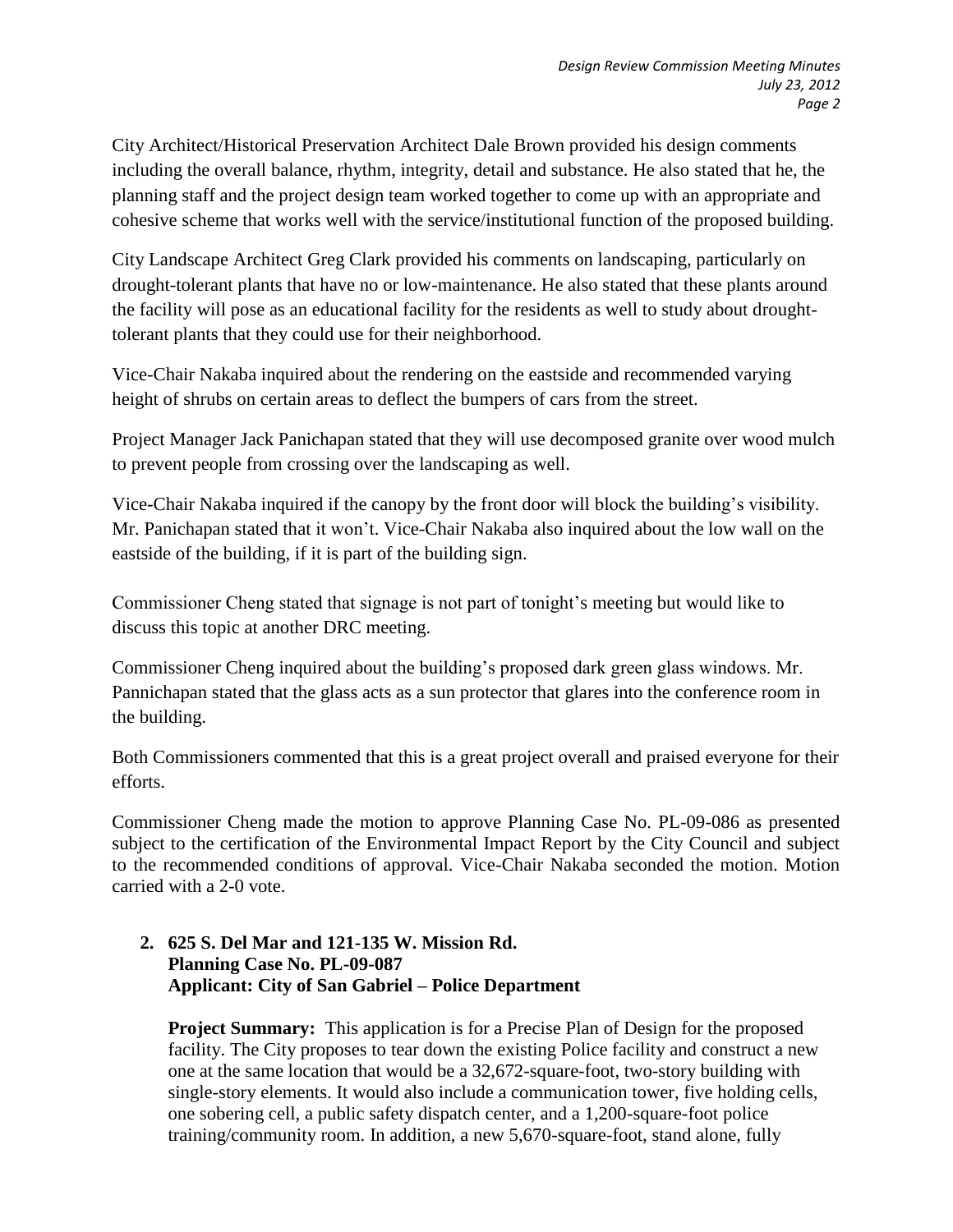enclosed firing range is proposed along with parking and extensive landscaping enhancements.

**Staff Recommendation:** Staff recommends that the Design Review Commissioners APPROVE the project as proposed, subject to the City Council approval at of the Zone Change, the certification of the Environmental Impact Report, and subject to the recommended conditions of approval.

Planning Manager Carol Barrett gave an overview of the proposed project. Associate Planner Larissa De La Cruz presented the staff report and elaborated on planning issues, phasing of the project, parking, landscaping, context and compatibility, surrounding uses, construction and sustainability design, and environmental determination.

City Architect/Historical Preservation Architect Dale Brown commented on the architectural designs, in particular on the balance, rhythm, integrity, detail, substance, transition and character. He pointed out that there are three items that still requires additional study. They are: 1) recessed window, 2) vertical windows on the tower, and 3) roofing style.

Vice-Chair Nakaba and Commissioner Cheng were presented with roofing styles and ultimately chose a stone-coated barrel-shaped style to match the traditional style of City-owned buildings, especially pointing out the Mission District area.

Commissioner Cheng stated that the barrel-shaped roof has better proportion than the flat-shaped roof because of the proposed height of the building. He then commented on the paint colors of the building, the trim and the base colors, the type of windows that will be installed and the firing range location. He also commented the bluish element on the rendering, which is meant as a place holder for some type of memorial or dedication for future use.

City Landscape Architect Greg Clark commented on the landscaping that would create a lush landscaping design with very low maintenance and would meet the state's requirements for water conservation. He suggested that if the Parks and Recreation Department will do the landscaping maintenance, their staff should be trained to do the proper upkeep of the landscape. He stated that special landscape designs could be significantly destroyed over time if not maintained properly.

Vice-Chair Nakaba stated that he agrees that it is important to have a long-term landscaping maintenance plan and took closely on how plant spacing is done.

Planning Manager suggested that there should be a Parks and Recreation Manual on how to take care of the landscape, to be familiar what the optimal cycle is for certain plants as well as knowing irrigation equipments to use.

Steve Wiley, the project's architect, was present to answer everyone's questions about the design and materials.

Commissioner Cheng motioned to approve Planning Case No. 09-087, subject to the City Council approval of the Zone Change and the certification of the Environmental Impact Report,